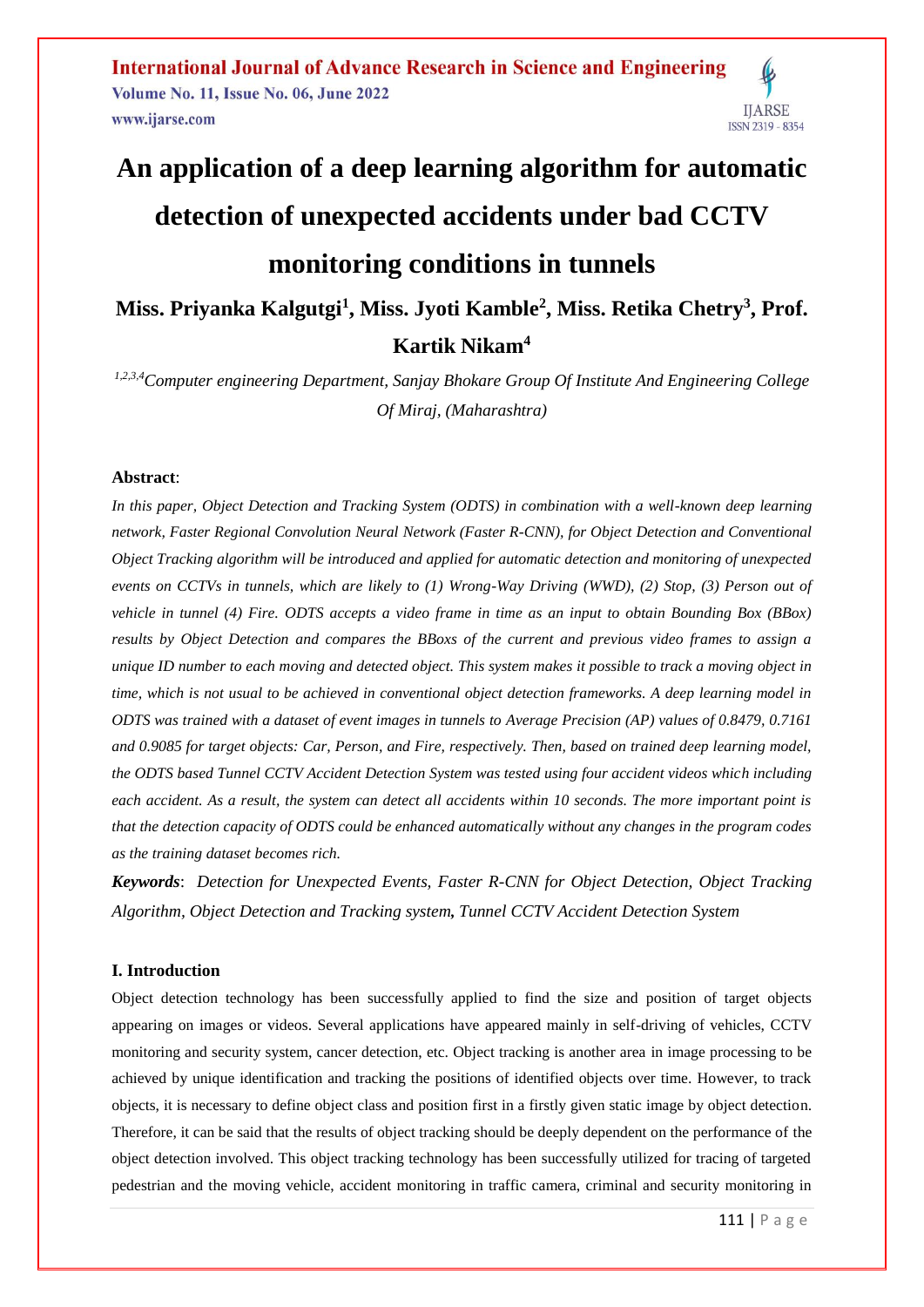# **International Journal of Advance Research in Science and Engineering Volume No. 11, Issue No. 06, June 2022**

www.ijarse.com



the certain local area of concern, etc. In the traffic control field, a case study on analysis and control of traffic conditions by automatic object detection has carried out in this paper. The summaries are given as follows. According to [1], an on-road vehicle detection system for the self-driving car was developed. This system detects vehicle object and classifies the type of vehicle by Convolutional Neural Network (CNN). The vehicle object tracking algorithm tracks the vehicle object by changing the tracking center point according to the position of the recognized vehicle object on the image. Then, the monitor shows a localized image like a bird's viewpoint with the visualized vehicle objects, and the system calculates the distance between the driving car and the visualized vehicle objects. This process of the system enables to objectively view the position of the vehicle object so that it can help assistance of the self-driving system. As a result, it can localize the vehicle object in vertical 1.5m, horizontal 0.4m tolerance at the camera. In [2], another deep learning-based detection system in combination with CNN and Support Vector Machine (SVM) was developed to monitor moving vehicles on urban roads or highways by satellite. This system extracts the feature from the satellite image through CNN using the satellite image as an input value and performs the binary classification with SVM to detect the vehicle BBox. Besides, Arinaldi, Pradana, and Gurusinga [3] developed a system to estimate the speed of the vehicle, classify vehicle type, and analyze traffic volume. This system utilizes BBox obtained by object detection based on videos or images. The algorithm applied to the system was compared with the Gaussian Mixture Model + SVM and faster RCNN. Then it appears that faster R-CNN was able to detect the position and type of vehicle more accurately. In other words, it could be said that the deep learning-based object detection approach is superior to the algorithm based object detection system. As a conclusion, all of the development cases in this paper deal with object detection based monitoring system to obtain traffic information, showing outstanding performance with deep learning. However, they all were hard to assign unique IDs to the detected objects and track them by keeping the same ID over time. Therefore, in this paper, an attempt is made for generate an object detection & tracking system (ODTS), that can obtain moving information of target objects by combining object tracking algorithm with the deep learning-based object detection process. The full ODTS procedures (Figure 1) will be described in details in the following section. Also, the tunnel accident detection system in the framework of ODTS will be taken into consideration [4,7]. This system is used for detecting accident or unexpected events taking place on moving object and target local region on CCTV.

# **II. Deep Learning-Based Object Detection And Tracking System**

# **1.1 Concept**

Figure 1 shows the process of object detection and tracking by the ODTS over time [7]. It is assumed that ODTS has been trained enough to perform object detection properly on a given image frame. ODTS receives selected frames of video at specified time interval c and gains sets of coordinates, n BBoxs are detected. BBo $x_T$ of objects on the given image frame at the time T, from the trained object detection system. The corresponding type or  $class<sub>T</sub>$  of each detected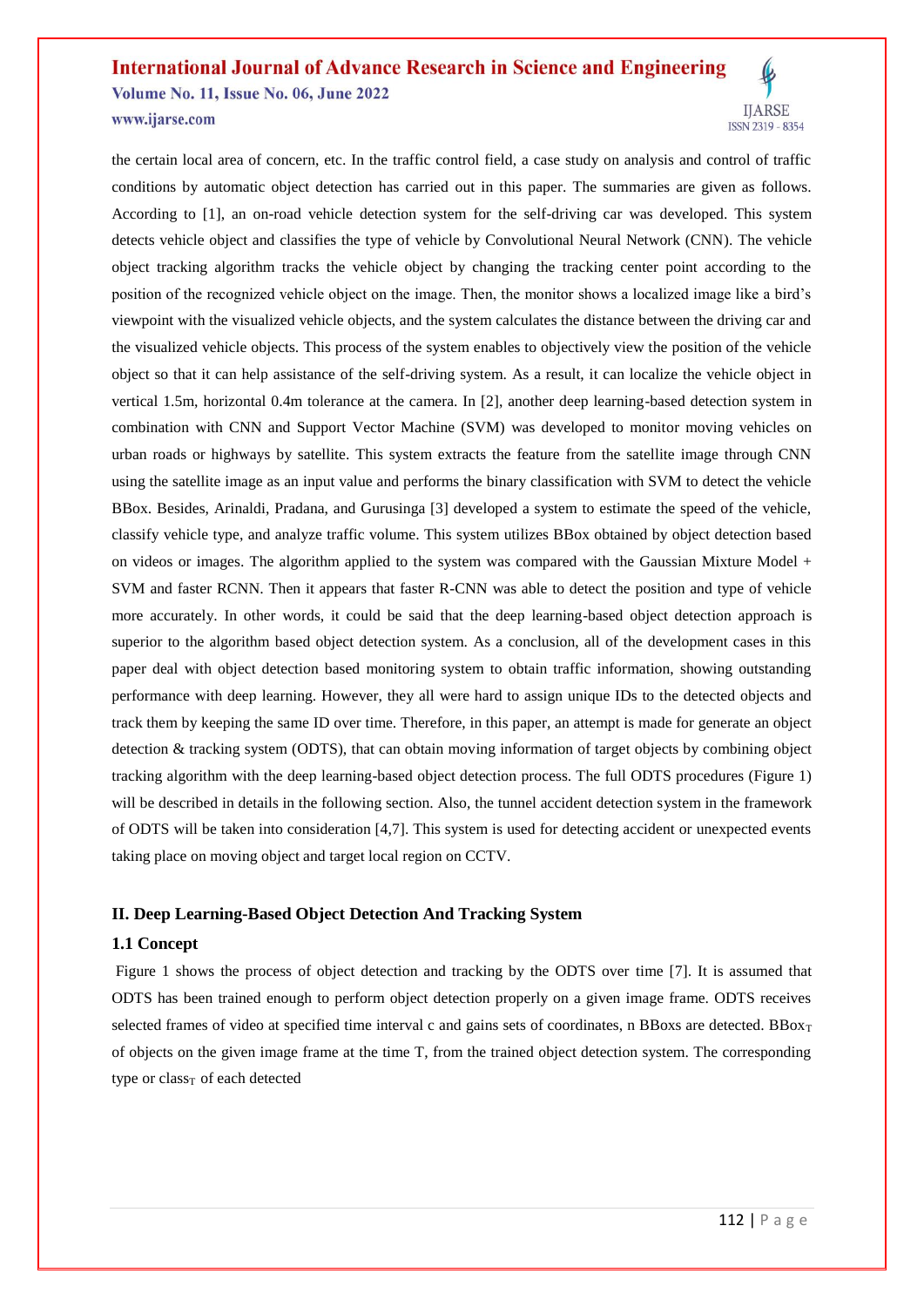**Volume No. 11, Issue No. 06, June 2022** www.ijarse.com





Figure 1. Object detection and tracking process of Object Detection-Tracking system over time. When class and BBox were obtained by object detection, object tracking algorithm grants ID and predicts next position using current and past BBox.

Object *BBox<sup>T</sup>* is simultaneously classified by the object detection module. Then, based on the detected object information, a dependent object tracking module is initiated to assign the unique ID number to each of the detected objects,  $ID_T$  and predict the next position of each of the objects, BBox'<sub>T</sub>. The number of tracking BBox *u* is different from n. But If past tracked BBox is 0, the number of tracking BBox equals to the number of the detected objects. For example, in time  $T+c$ , if u is 0, u' equals to n'. In other words, when the past tracking BBox did not exist, the current tracking BBox takes from the detected objects per each class. This object tracking module was composed by introducing an object tracking algorithm called SORT algorithm [5], which uses a concept of Intersection Over Union (IOU) to trace the same object with the same ID number and also uses Kalman filter and Hungarian algorithm for prediction of the next position of the detected objects. At the next time step T+c, the same processes are followed on the newly given image to obtain  $BBox_{T+C}$  and Class<sub>T+C</sub> by the same object detection module as used at the time T. Then, IOU of all the possible pairs between the predicted positions BBox'<sub>T+C</sub> at time T and detected objects positions, BBox<sub>T+C</sub> at the time T+c are calculated. The nearest objects, namely the pair with the highest IOU value, will be assumed the same object with the same ID. And any object in BBox'<sub>T</sub> which has no object pair with higher than IOU value of 0.3 will be considered as disappeared from the region of interest (ROI).

Similarly, any object in  $BBox<sub>T+C</sub>$  which has no object pair with higher than IOU value of 0.3 will be considered as newly appeared into the RoI at T+c. The freshly emerged object will be assigned by a new ID number not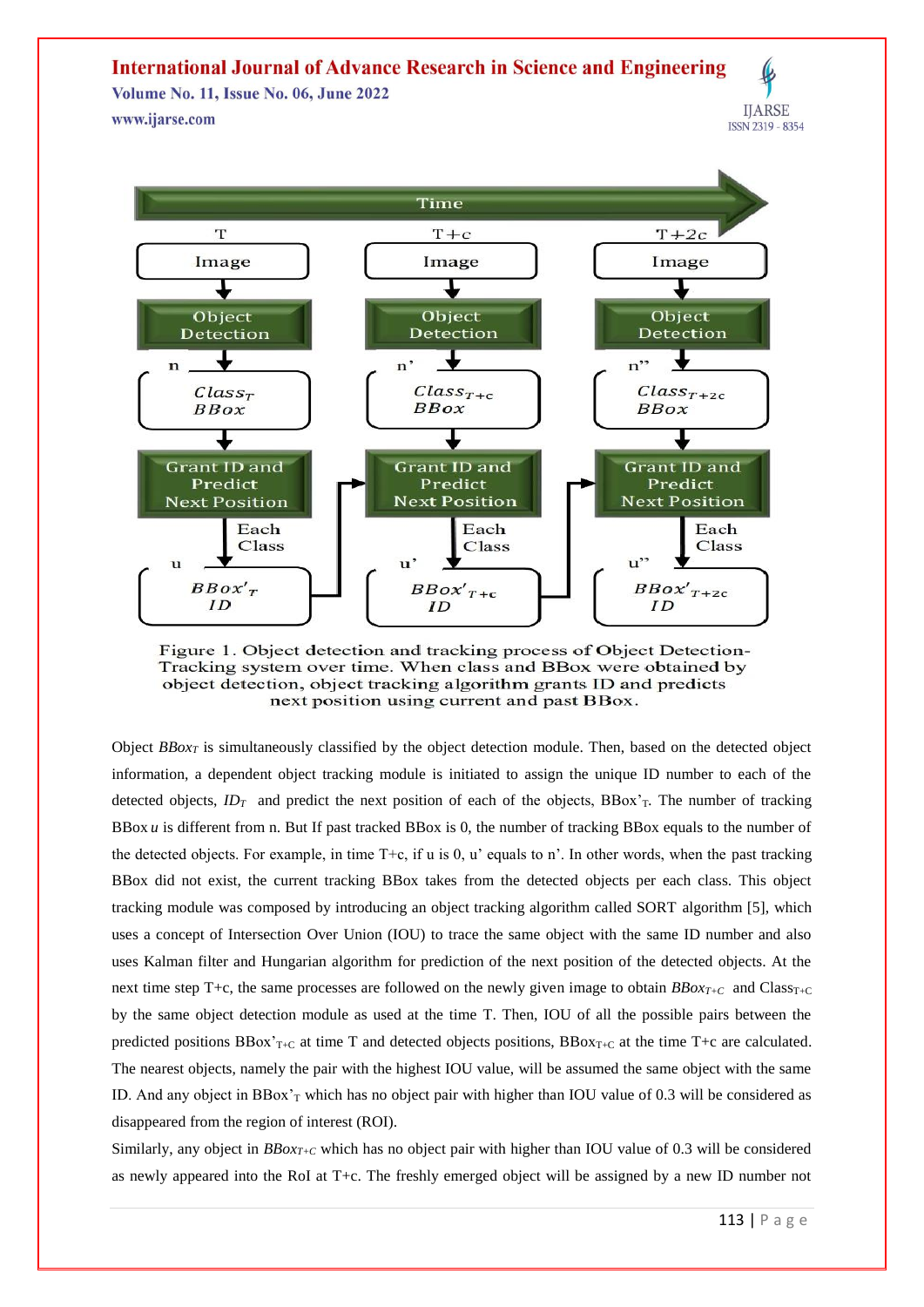**Volume No. 11, Issue No. 06, June 2022** www.ijarse.com



overlapped with the previous ID number. This system utilizes a faster RCNN learning algorithm [5] for object detection and a SORT [6] for ID assignment and object tracking. It is known that SORT [6] enables multi-object tracking by 100-300fps degree speed. These system processes object tracking using SORT [6] algorithm based on IoU value, so the object tracking ability was affected by video frame interval [7]. Video frame interval can reduce the computation amount over time by adjusting the detection interval of the object detection network. To check this, object tracking ability over the frame interval experimented, and then it was possible to track the objects until six frame interval [7]. Increasing frame interval significantly reduces object tracking ability, so that the video frame interval should be optimized for the number of camera devices simultaneously connected to a deep-learning server.

#### **1.2. Tunnel accident detection system**

Driving in a road tunnel is dangerous because it is inadequate space to evacuate compared to a general highway, and should inform the drivers if an emergency occurs in the tunnel [7]. Therefore, in South Korea, Person, Fire, Stop, and Wrong Way Driving (WWD) are the target objects and events to be monitored in the national regulation [4]. Driving in a road tunnel is dangerous because it is inadequate space to evacuate compared to a general highway. Therefore, drivers should be informed as soon as possible when an emergency occurs in the tunnel [7]. In South Korea, The objects or events: Person, Fire, Stop, and WWD should be detected and monitored according to the Korean national regulation [4]. Meanwhile, The monitoring of the target objects and unexpected events are undertaken through CCTVs in tunnels. And an automatic object detection system for the targets would be adopted for the purpose with an excellent performance outside of tunnels. However, the system doesn't work at all in a tunnel. It is because: (1) In the tunnel video has low Illuminance, so the video was greatly influenced by the tail light of the driving vehicle or the warning light of the car in operation. (2) The tone of the tunnel video was a dark color. In other words, it has a different color compared to the road of the tunnel outside. Since the above two reasons, the video monitoring system developed on the roads outside of the tunnels was likely to fail to operate appropriately in the tunnel. Therefore, an automatic accident detection system specialized for road tunnel is required. To overcome the problems above, deep learning-based Tunnel CCTV Accident Detection System was developed in [7]. A deep learning model of Faster R-CNN was used for training. And this model was based on a model that learns image datasets that include some accidents in tunnels. Then, ODTS uses an object tracking function only with Car object, and the tracking information of the target Car object is used for determining Stop and WWD events by using Car Accident Detection Algorithm(CADA) periodically. The procedure of CADA detects an accident state, as shown in Figure 2. First, set Region of Interest (RoI) to on CCTV screen in the tunnel and proceed crop and warp to the extracted image from the ROI of the original image of a CCTV screen. This procedure is similar to [1], but the purpose of this system is to achieve a coherent standard for identifying Stop and WWD events. The image extract makes the image more comfortable to be trained by removing unnecessary image area out of ROI and by making a similar size of objects of the near and far side. These points are different from [1]. Next, detect Car, Fire, Person objects by trained Faster RCNN [5]. Next, To prevent false detection of the Fire object, Extra 'No Fire' object was defined by directly defining the object class to reduce the wrong answer for Fire object. The No Fire object is assigned for misleading objects like tunnel light, tail light of the car, etc. The feature of those data is reflected in training that designates the pre-defined object class different from the exception of background in Faster R-CNN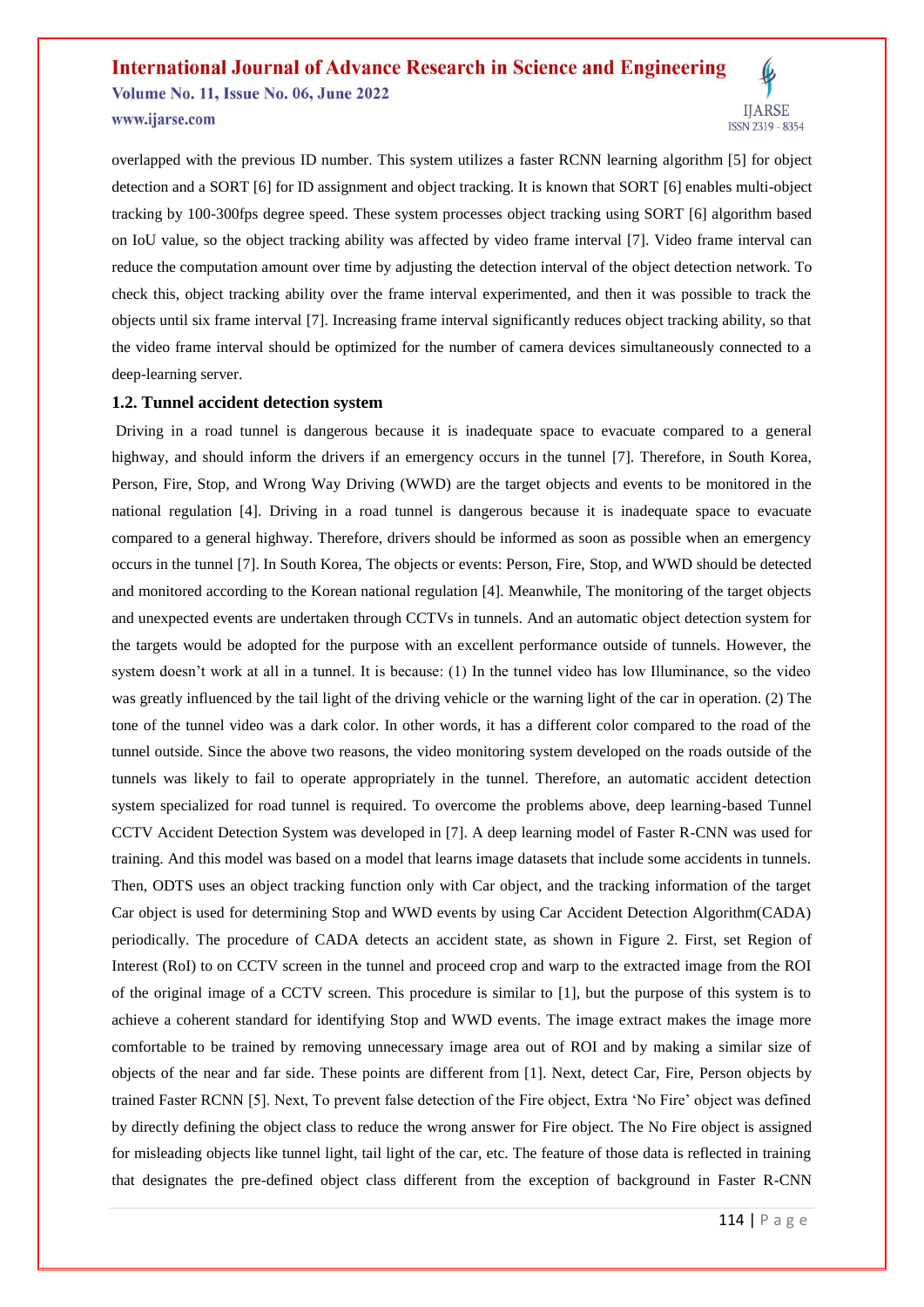#### **International Journal of Advance Research in Science and Engineering Volume No. 11, Issue No. 06, June 2022 IJARSE** www.ijarse.com ISSN 2319 - 8354

training. With this method, the reduction of Fire misdetection on untrained data could be possible. Then, the Car object is numbered by object tracking algorithm, and the previous cycle BBox of the same ID is compared with the current cycle BBox at a predetermined



Figure 2. Accident detection process using tunnel CCTV. Object det ection can find Fire, Person accident and object tracking finds Stop<br>and Wrong way driving accident

Time interval with CADA. At this time, WWD was decided by Intersection over Line (IoL), and Stop was decided by IoU. IoL is a concept, the ratio of overlapping lines similar to IoU. Use only the vertical value of BBox to determine inversion, as shown in the following equation.

 $IoL =$  Overlapped Length of Vertical element of BBox  $/$  Union Length of Vertical element of BBox

The criterion of WWD is based on the warped tunnel CCTV image to detect the vertical velocity of the BBox in the image. If IoL is less than 0.75 and the direction of vertical driving is the opposite, it was judged to be inverse. IOU was used as a criterion for determining the Stop event because the position and size of the BBox should be considered regardless of the direction. If it is 0.9 or more, it is judged as a stop. Through the process as mentioned above, the tunnel CCTV video accident detection system is applied for an experiment with real object images and event videos obtained from tunnel monitoring sites.

# **III. Problem Statement**

#### **A. Causes of Road Accidents**

[1] Drunken Driving: The act of driving a vehicle after drinking too much alcohol. Consumption of alcohol reduces concentration and it hampers vision due to dizziness. Over speeding a condition that forces or allows an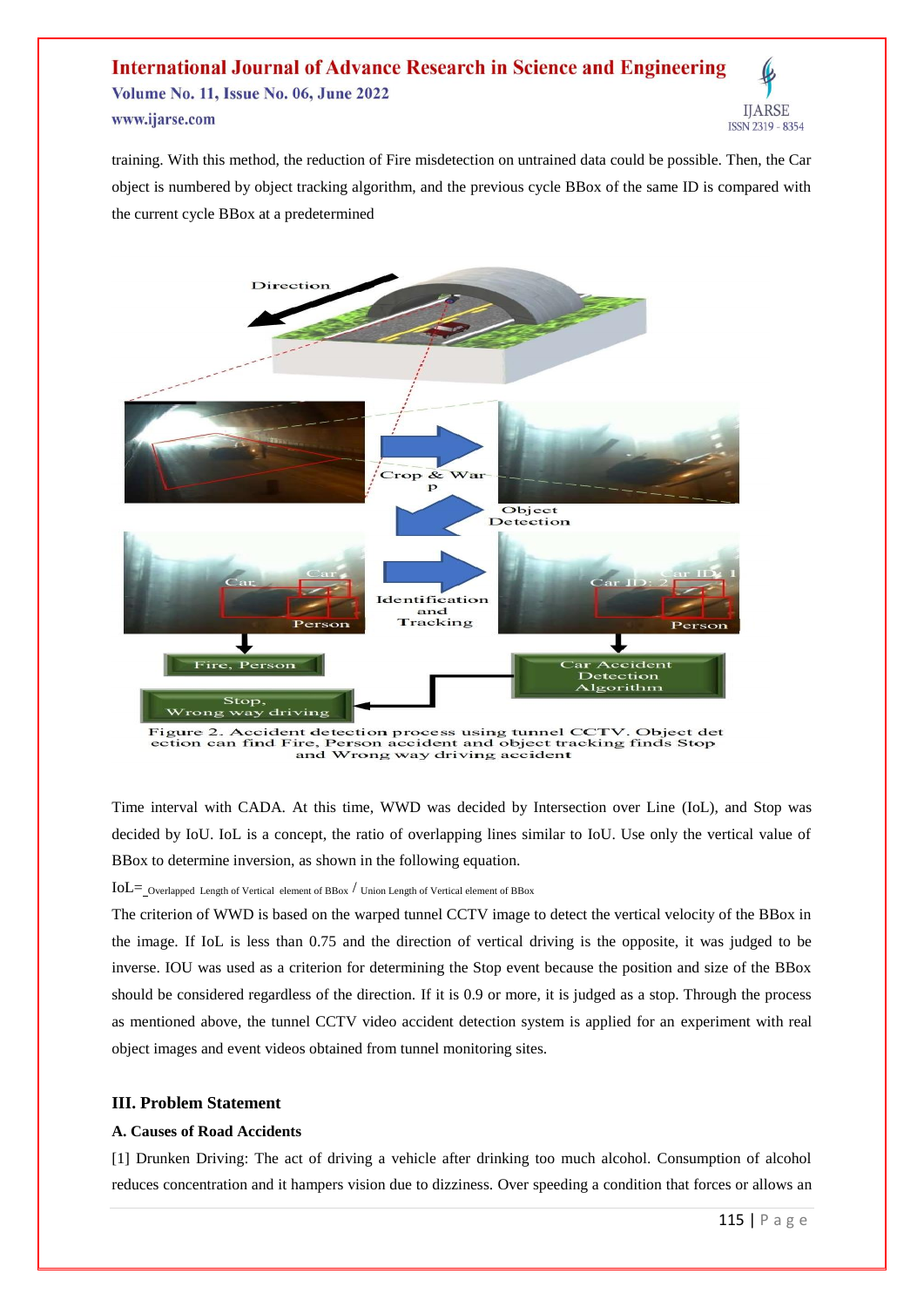**Volume No. 11, Issue No. 06, June 2022** www.ijarse.com



engine to turned beyond its design limit. Most of the deadly accidents occur due to over- speeding. Higher the speed, the greater the risk. An automobile needs to have a greater distance in order to stop, if driving at a greater speed. [2]Distractions to the Driver: It's none of a surprise that the distraction in driving is a major cause of the car-related injuries and death and the main reason of distraction is talking on mobile phones while driving. Distractions can be of many types some of them are as following- 1. Adjustment of mirrors while driving. 2. Stereo/Radio elements 3.Animals on the road. [3]Red Light Jumping: To run a red light is to pass it without stopping at all. This can; lead to an accident as there can be vehicle running on road from other side.

#### **B. Factors Affecting Road Accident**

[1]Drivers: Over-speeding of vehicle, alcohol, fast driving, failure in understanding signs, violating the traffic rules. [2] Pedestrian: Jaywalkers, Carelessness, illiteracy etc. [3]Passengers: Projecting their body outside vehicle, catching a running bus, by talking to drivers, etc.

[4]Vehicles: Break failure, un-serviced engine of vehicle, malfunctioned parts, loading a vehicle with more than its capacities . [5]Road Conditions: Improper merging of roads with highway, speed breakers at improper places, etc. [6]Weather Conditions: Excessive rainfall leading to storms, snow, etc.

# **IV. EXPERIMENTS**

Experiments with the developed system in this study are divided into two parts: the learning performance measurement of deep learning and the accident detection performance of the entire system. The SORT used in ODTS is greatly affected by object recognition performance. Therefore, to complete this system, high performance of object detection through proper learning of deep learning object detection network was required. Then, based on the trained deep learning model, the entire system was tested to see if it can detect the targeted four accident events. In this case, since both the object detection performance of the deep learning model and the discriminative ability of the CADA were both required, the system was tested for each image to determine whether it is possible to detect each situation.

A.Deep learning training:

Training of the deep learning network was undertaken by not a video but a series of still images. In this paper, a single cycle of the training process for a whole dataset is defined by one epoch. The dataset to be learned involves the images in accident events. Faster R-CNN [5] was used for training.

| Number | Number | Name of Object |      |        |
|--------|--------|----------------|------|--------|
| of     | of     | car            | fire | person |
| Videos | Images |                |      |        |
| 45     | 70914  | 427554         | 857  | 44862  |
|        |        |                |      |        |
|        |        |                |      |        |

# TABLE I. THE STATUS OF USED IMAGE DATASET

Table.1 shows the status of the dataset used for training. This dataset is composed of 70,914 video images by dividing 45 videos into frames. Unlike general deep learning process, learning data and inference data were not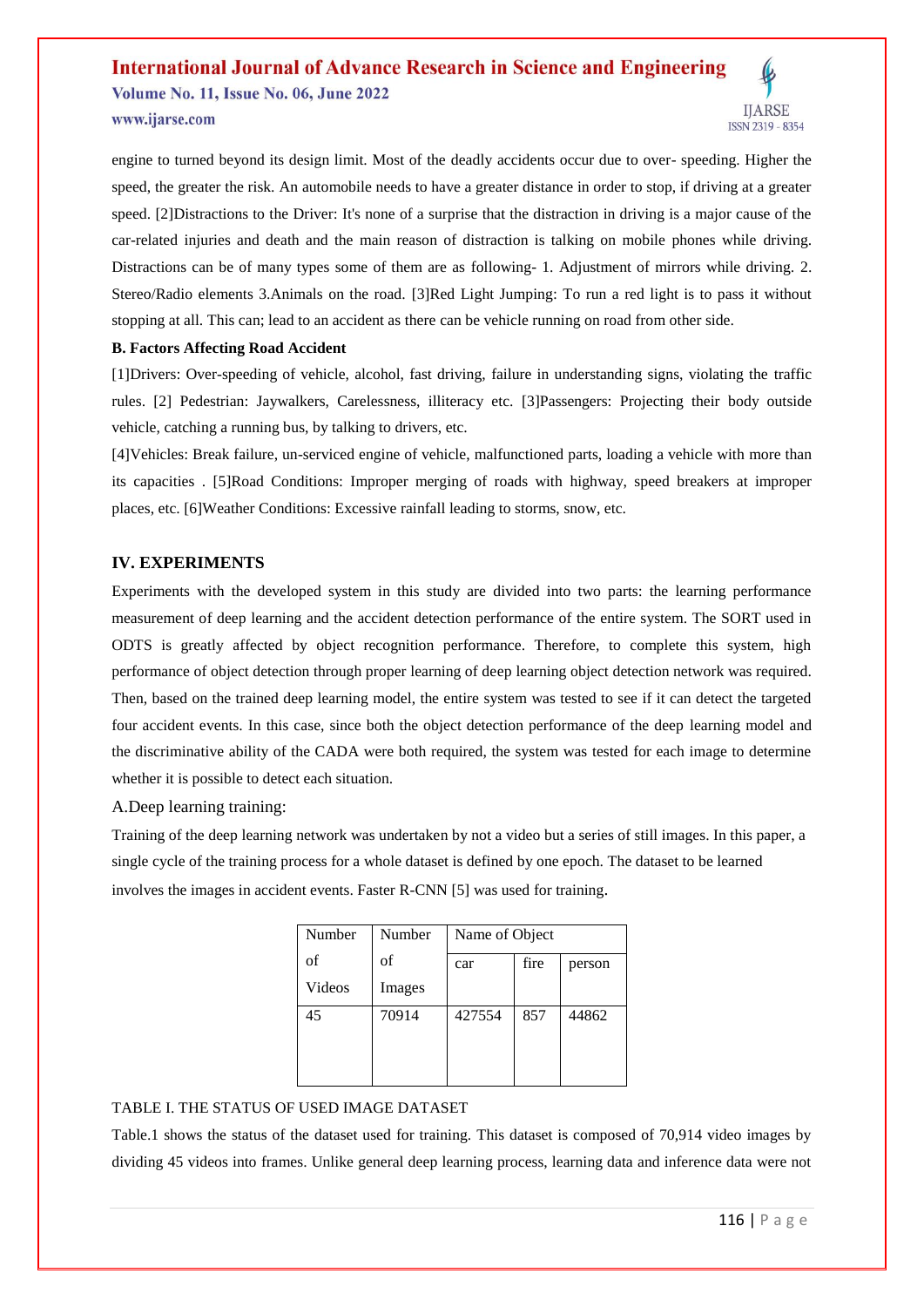**Volume No. 11, Issue No. 06, June 2022** www.ijarse.com



separated in the training process of deep learning. This is because, unlike the publicly available datasets, the dataset used in this paper is that the images are continuous in each video. In other words, the images present in each video file have the same image background and differ depending on the presence of the objects. If the training data and the inference data were divided for each image, the inference performance of the object detection network would show similar performance. On the other hand, the stability of the object detection on the whole video may be deteriorated, which adversely affects the detection performance of the accident, so it is difficult to test the detection procedure of the entire tunnel CCTV image accident detection system. Therefore, training was performed by collecting all available data, and evaluation of the deep learning object detection performance uses the learned data.

The number of Fire objects is a little because the occurrence of fire events in the tunnel is infrequent to happen. Therefore, there is a high possibility of false detection and missed detection for fire, and what is vital in the tunnel control center is that false detection should be fewer than missed detection. If the system installed in the field is frequently informed that false detection has occurred even in the absence of false detection, the reliability of the system is substantially degraded. On the other hand, in the case where the data was not detected, it was possible to improve the detection performance automatically with the enriched dataset in the time-lapse which is periodically included in the training dataset. Therefore, the experiment focused on reducing false detection, so that the number of No Fire objects were much higher than these of fires. 10 epochs proceeded faster R-CNN training. The deep learning framework was Tensor flow 1.3.0 on Linux [7]. The hardware of Faster R-CNN training uses Nvidia GTX 1070. The training time took 60 hours, and the inference performance of each object class evaluates by Average precision(AP).

|               | <i>Number of</i>   Average Precision (AP) |        |        |  |
|---------------|-------------------------------------------|--------|--------|--|
| <i>Images</i> | Car                                       | Person | Fire   |  |
| 70914         | 0.8479                                    | 0.7161 | 0.9085 |  |
|               |                                           |        |        |  |

#### TABLE II. INFERENCE RESULT OF DATASET

AP values for the three target objects to be detected were shown in Table.2. in the training dataset, the number of Car objects is the largest object and very high AP value was obtained for the Car object in comparison with other classes. That is, the object detection performance of deep running of the Car in the video was expected to be highly reliable. On the other hand, in Table.2, AP for Person object results in relatively low value because Person object exists long, tiny shape in small size. The AP of Fire object was high as 0.9085, but false detection for the object might be highly possible as the number of the objects available for training was very small, 857. Nonetheless, training about deep learning, including No Fire objects, could reduce the false detection of Fire object. However, to detect the Fire in the tunnel control center, it was necessary to collect and involve more images of a Fire event in training.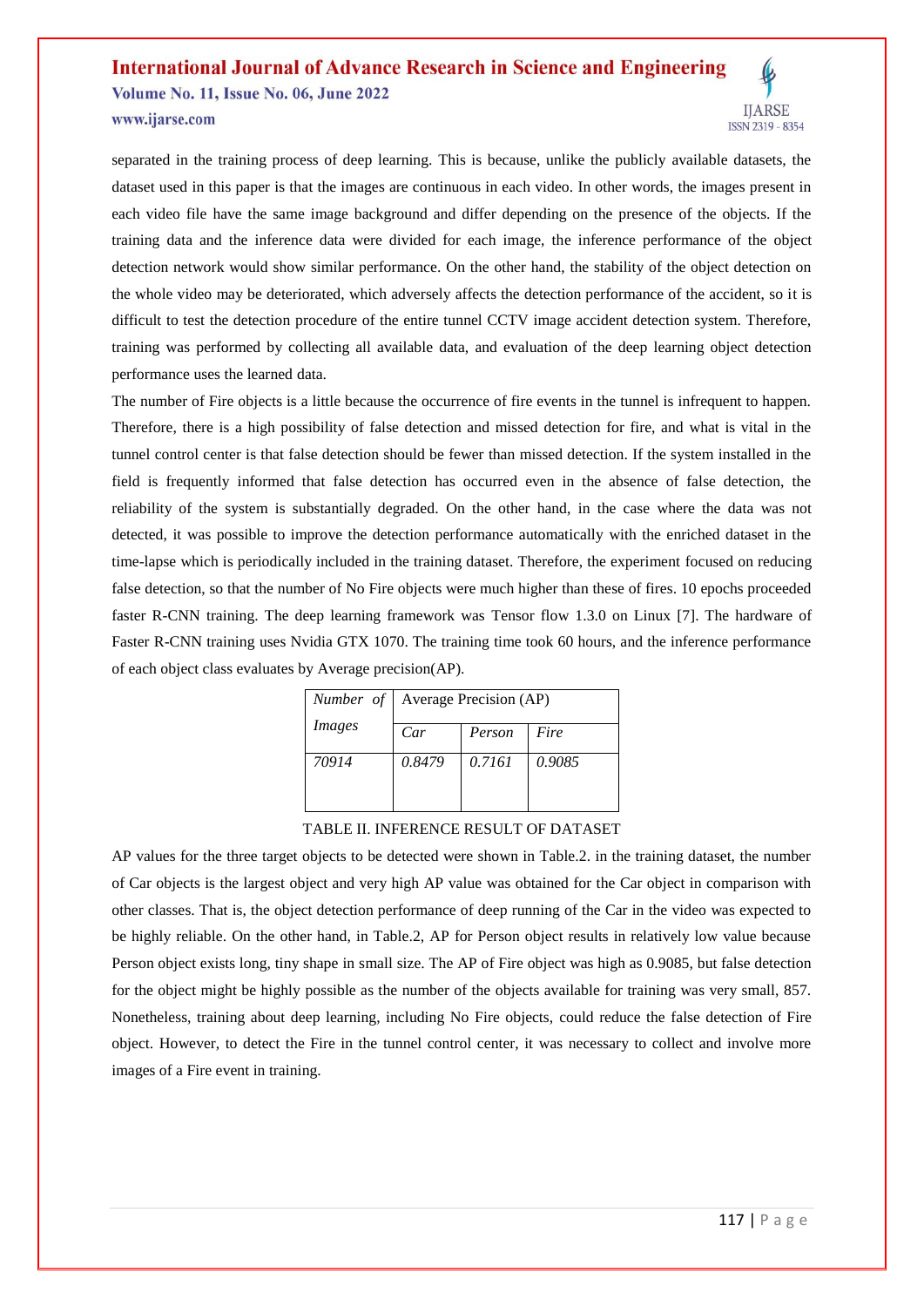**Volume No. 11, Issue No. 06, June 2022** www.ijarse.com



B. Accident detection test using entire Tunnel CCTV

| Accident    | Item on video time |            |               |  |
|-------------|--------------------|------------|---------------|--|
| video       | Video              | Occurrence | Detected time |  |
| information | length             | time       |               |  |
|             |                    |            |               |  |
| Stop        | 126s               | 5s         | 7s            |  |
| <b>WWD</b>  | 29s                | 4s         | 12s           |  |
| Fire        | 64s                | 29s        | 29s           |  |
| Person      | 72s                | 50s        | 50s           |  |
|             |                    |            |               |  |

#### TABLE III. DETCTIED TIME OF THE EACH ACCIDENT BY ACCIDENT DETECT SYSTEM

Accident Detection System Based on the trained deep learning model, the performance in accident detection of the deep learning-based Tunnel CCTV Accident Detection System needs to be evaluated. For this, 4 videos were selected to check up for 4 events as in Table 3. A visualization program was generated to show detection results on the video. The video frame interval was set to 6 frames per second at 30 fps, and it was evaluated that it was detected within 10 seconds after visual observation [7]. The length of the video, the time of occurrence, and the detected time are summarized in Table 3.

In Table 3, there is a time difference between occurrence and the detection of Stop and WWD events. Since this is a characteristic of CADA, in our experiment, it is detected every 2.4-sec cycle. Nevertheless, the system could detect the difference of 2 seconds for Stop and 8 seconds for WWD. On the other hand, images, including Person and Fire, showed rapid detection immediately after the accident. However, there is a limitation that the images used in Table 3 are images used for training so that it will be different from the case where it was installed directly in the field. Therefore, the application of the test bed and additional videos for testing were required.

# **IV. CONCLUSION**

This paper proposes a new process of ODTS by combining deep learning-based object detection network and object tracking algorithm, and it shows dynamic information of an object for a specific object class can be obtained and utilized. On the other hand, the object detection performance is important because SORT used in ODTS object tracking uses only information of BBox without using an image. Therefore, continuous object detection performance may be less needed unless the object tracking algorithm is relatively dependent on object recognition performance. And Tunnel CCTV Accident Detection System based on ODTS was developed. The experiments on training and evaluation of deep learning object detection network and detection of an accident of the whole system were conducted. This system adds CADA that discriminates every cycle based on dynamic information of the car objects. As a result of experimenting with the image containing each accident, it was possible to detect the accidents within 10 seconds. On the other hand, training of deep learning secured the object detection performance of a reliable Car object, and Person showed relatively low object detection